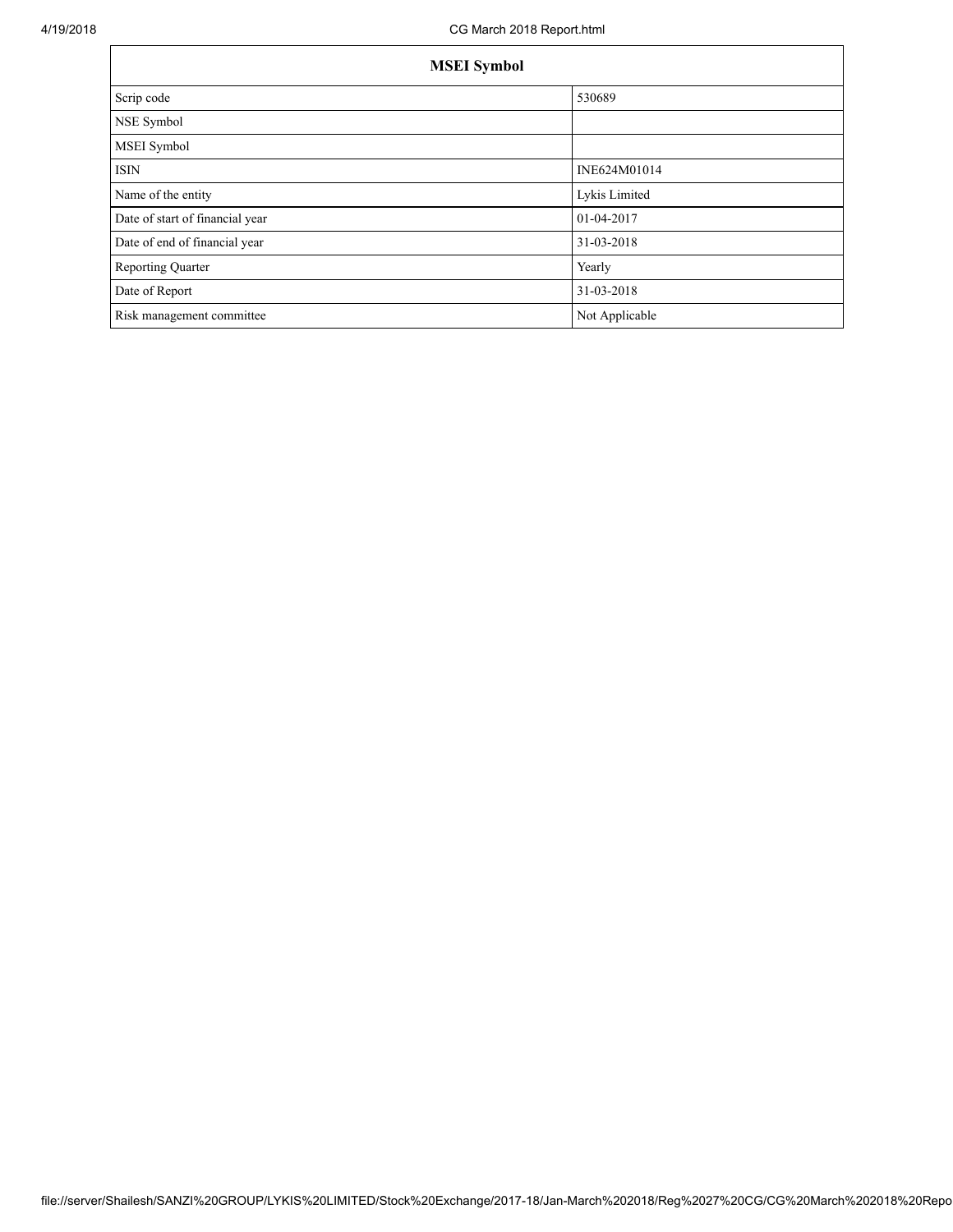| Annexure I                                                                                |  |  |  |  |
|-------------------------------------------------------------------------------------------|--|--|--|--|
| Annexure I to be submitted by listed entity on quarterly basis                            |  |  |  |  |
| I. Composition of Board of Directors                                                      |  |  |  |  |
| Disclosure of notes on composition of board of directors explanatory                      |  |  |  |  |
| Is there any change in information of board of directors compare to previous quarter   No |  |  |  |  |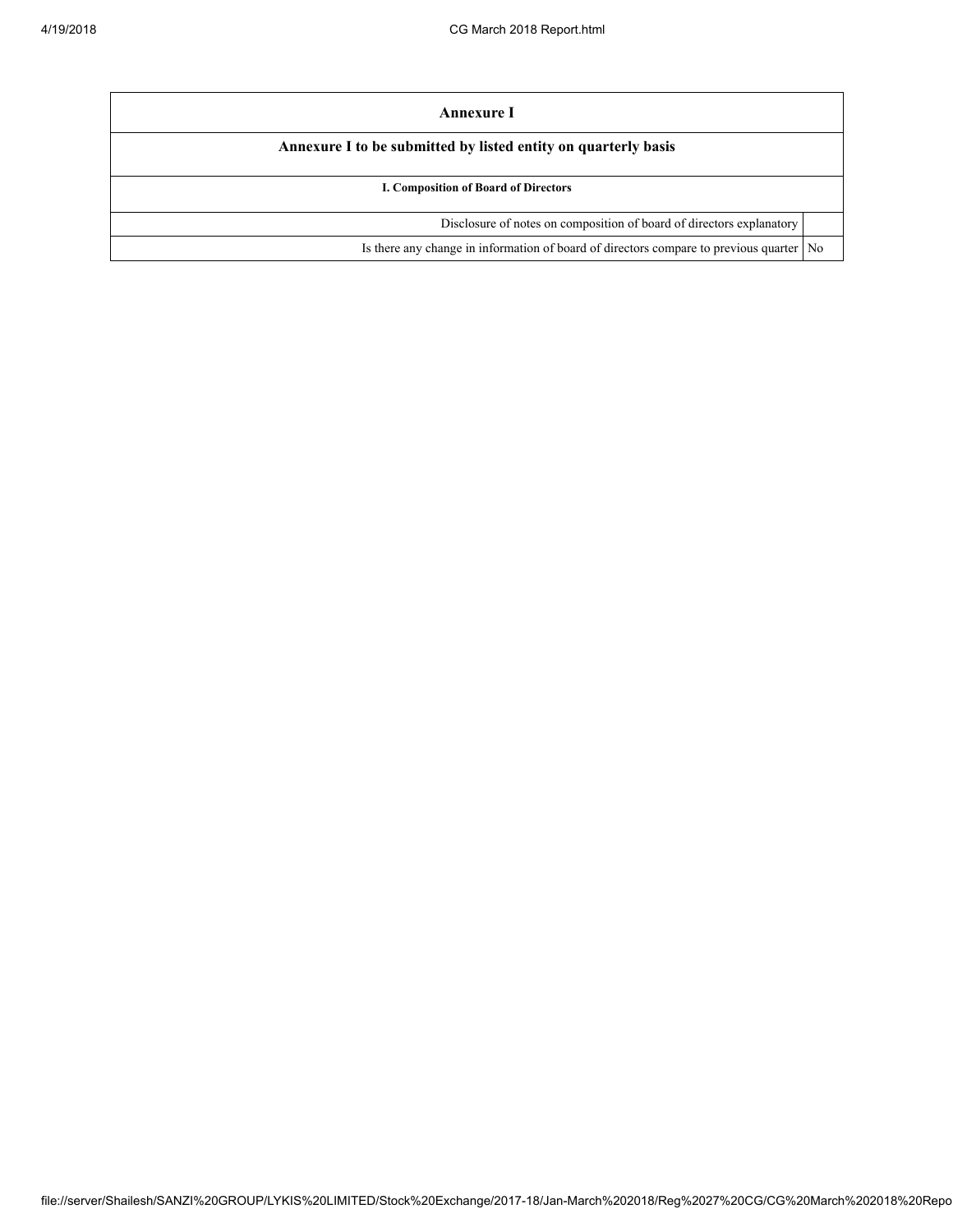| Annexure 1                                                                        |  |  |
|-----------------------------------------------------------------------------------|--|--|
| <b>II. Composition of Committees</b>                                              |  |  |
| Disclosure of notes on composition of committees explanatory                      |  |  |
| Is there any change in information of committees compare to previous quarter   No |  |  |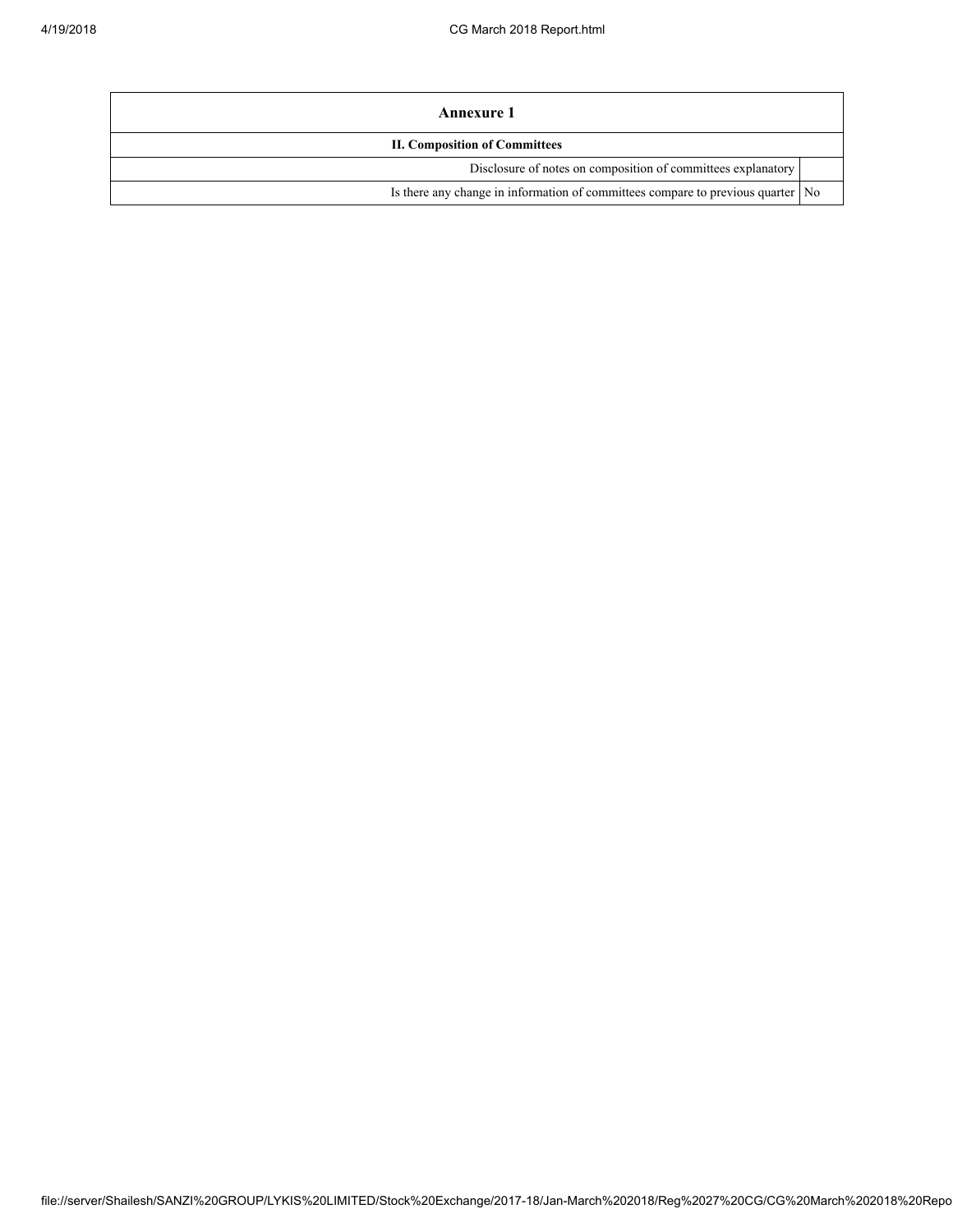| Audit Committee Details |                   |                           |                         |                         |         |  |
|-------------------------|-------------------|---------------------------|-------------------------|-------------------------|---------|--|
| <b>Sr</b>               | <b>DIN Number</b> | Name of Committee members | Category 1 of directors | Category 2 of directors | Remarks |  |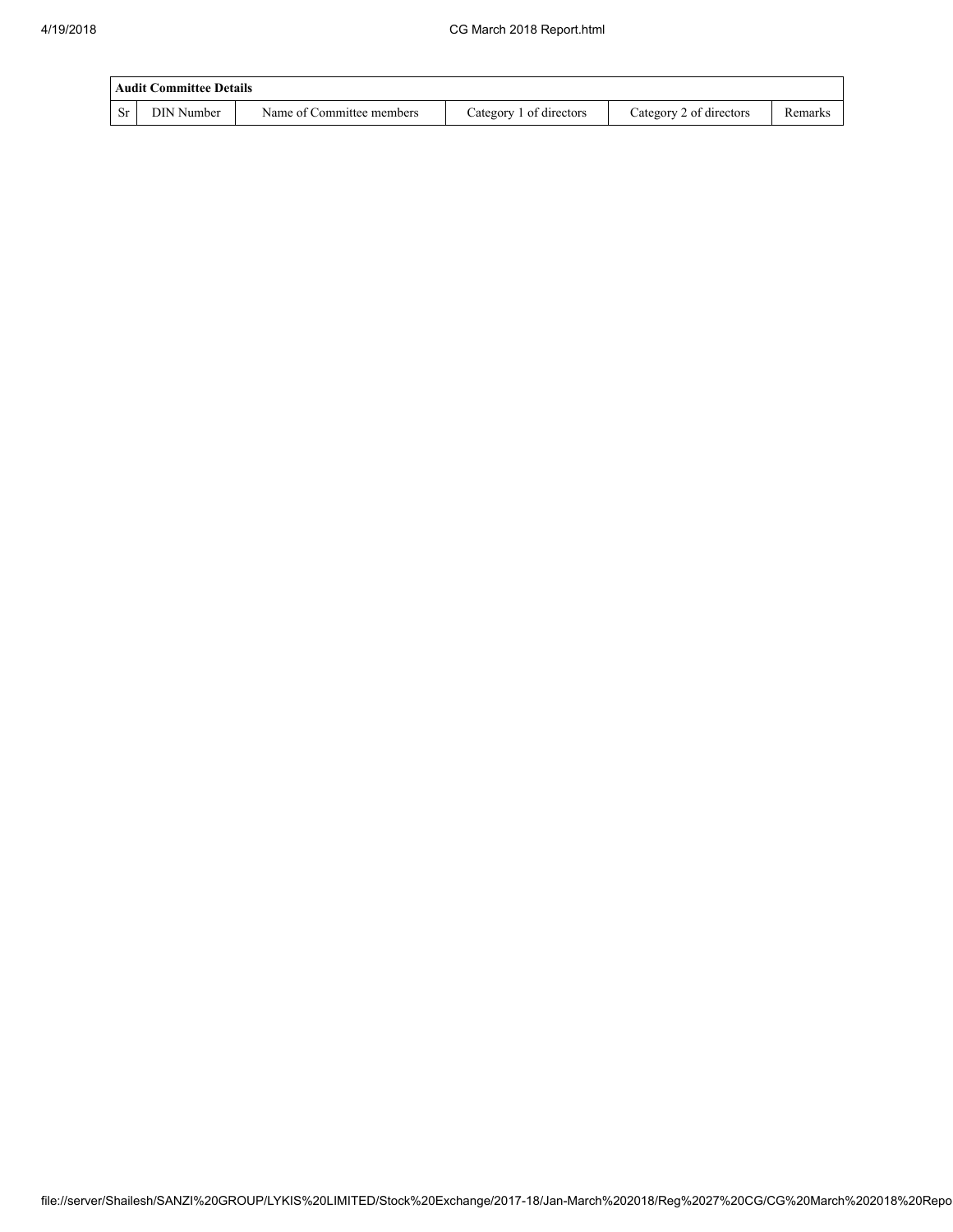| Nomination and remuneration committee |            |                           |                         |                         |         |  |
|---------------------------------------|------------|---------------------------|-------------------------|-------------------------|---------|--|
|                                       | DIN Number | Name of Committee members | Category 1 of directors | Category 2 of directors | Remarks |  |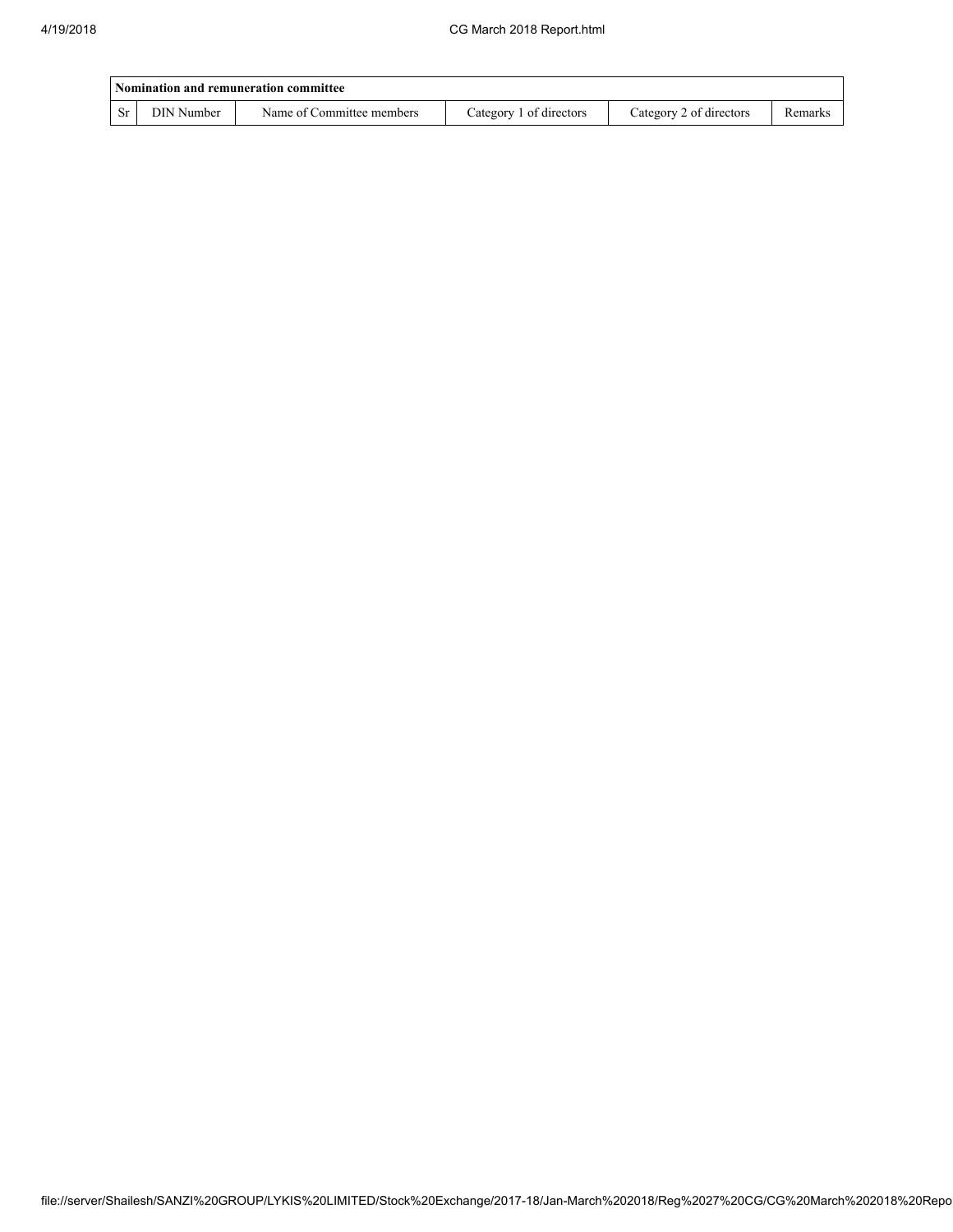| <b>Stakeholders Relationship Committee</b> |            |                           |                         |                         |         |  |
|--------------------------------------------|------------|---------------------------|-------------------------|-------------------------|---------|--|
| -Sr                                        | DIN Number | Name of Committee members | Category 1 of directors | Category 2 of directors | Remarks |  |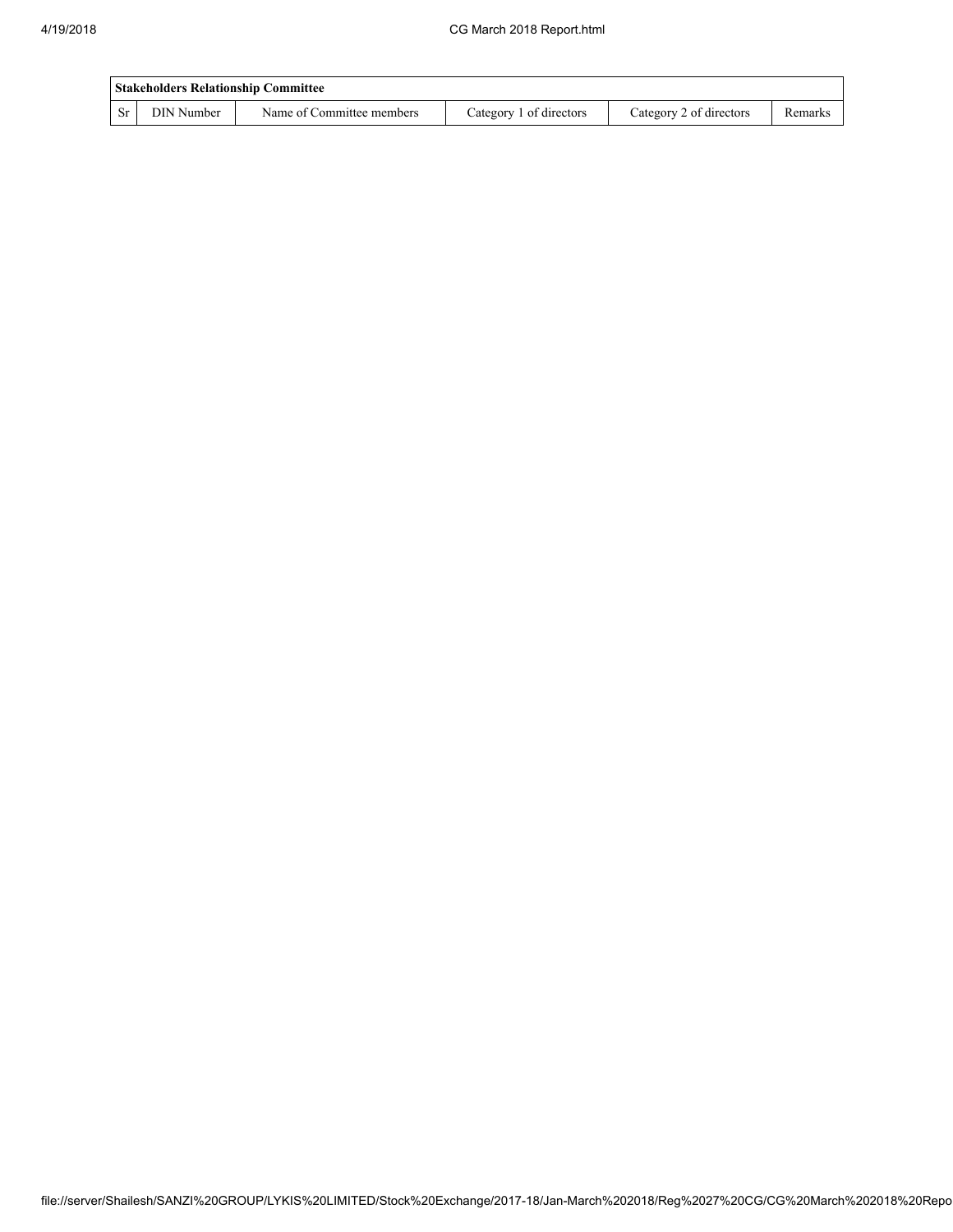| <b>Risk Management Committee</b> |            |                           |                         |                         |         |  |
|----------------------------------|------------|---------------------------|-------------------------|-------------------------|---------|--|
| <b>Sr</b>                        | DIN Number | Name of Committee members | Category 1 of directors | Category 2 of directors | Remarks |  |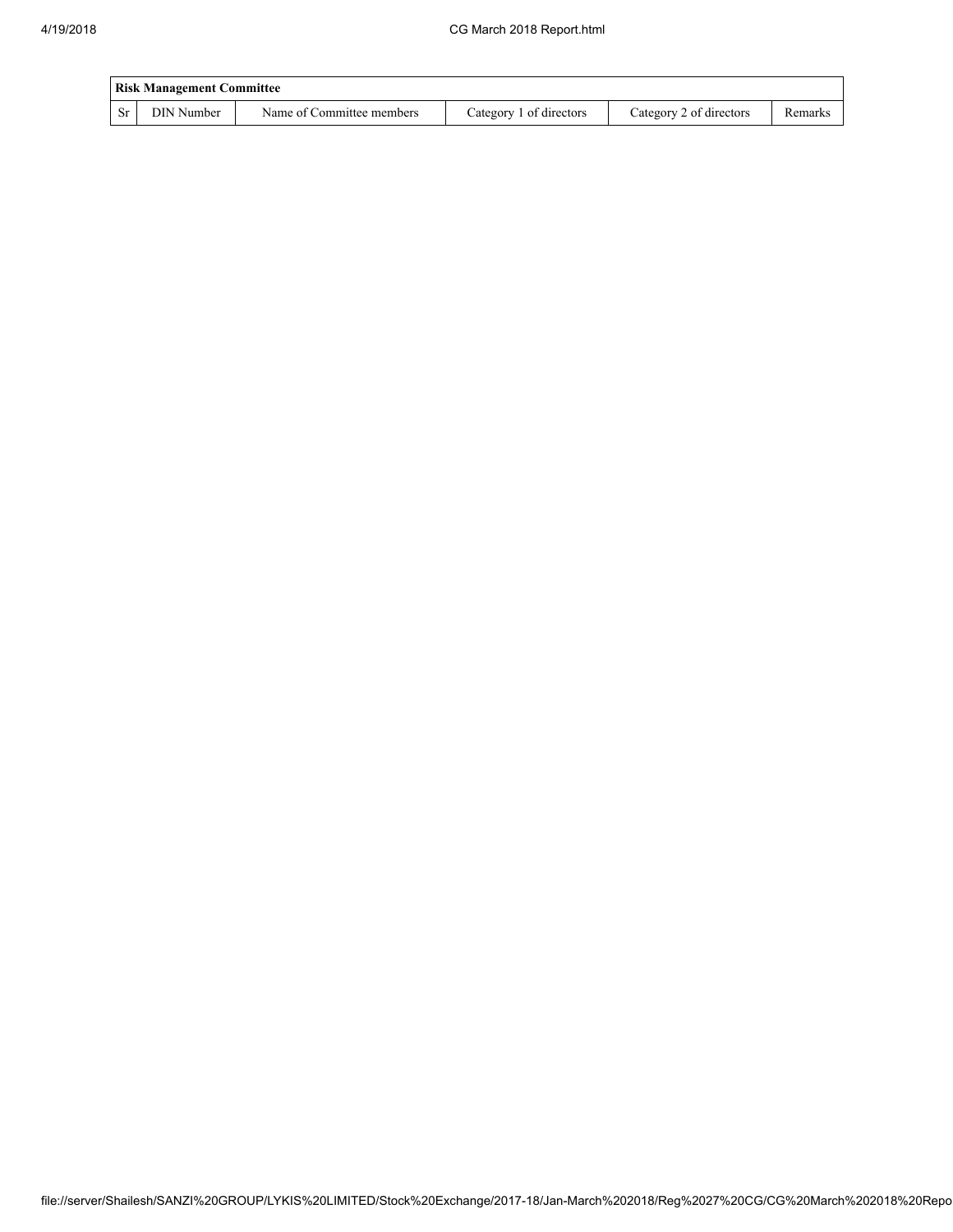| Corporate Social Responsibility Committee |            |                           |                         |                         |         |  |
|-------------------------------------------|------------|---------------------------|-------------------------|-------------------------|---------|--|
| <b>Sr</b>                                 | DIN Number | Name of Committee members | Category 1 of directors | Category 2 of directors | Remarks |  |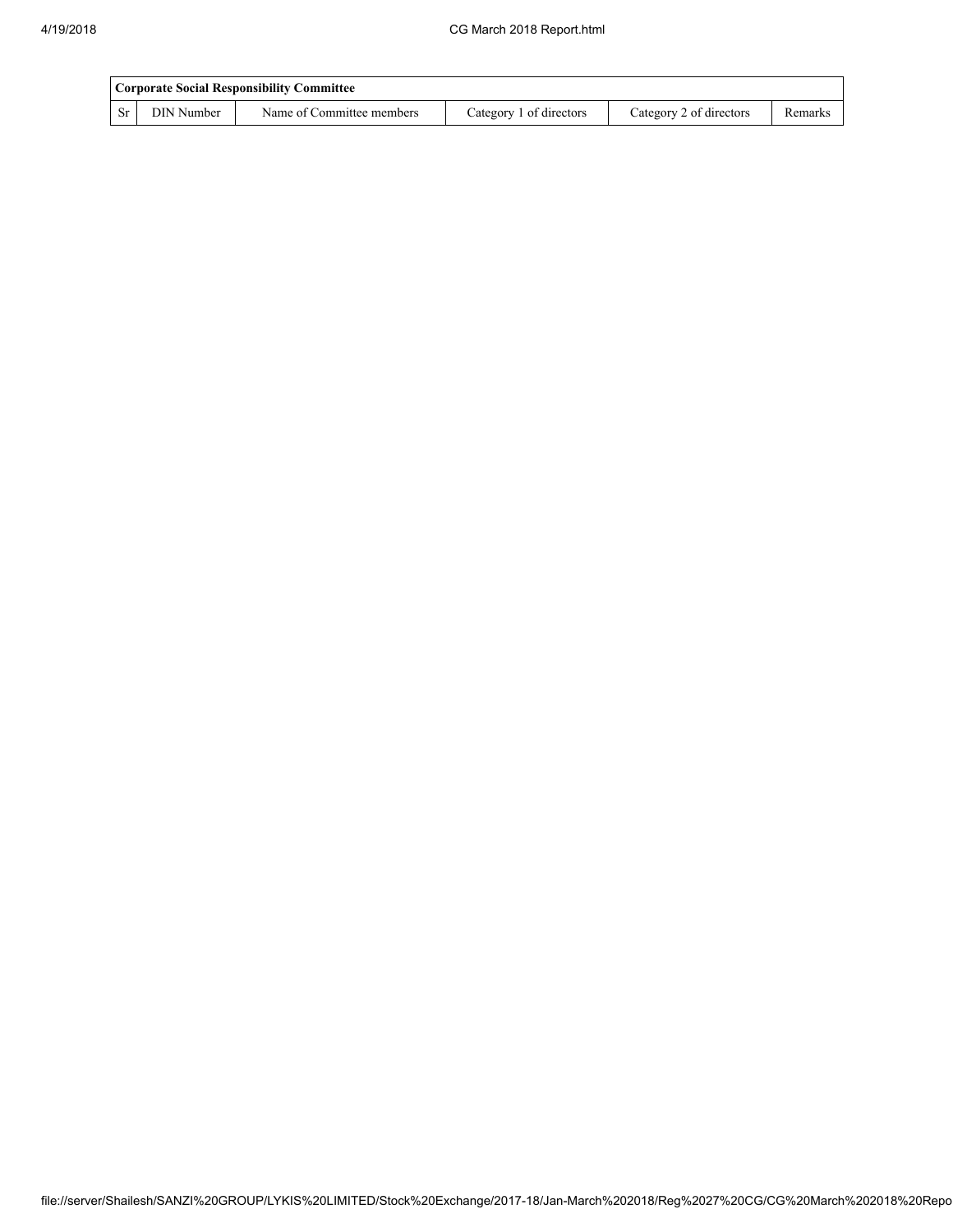| <b>Other Committee</b> |                                                                                                                                     |  |  |  |  |  |
|------------------------|-------------------------------------------------------------------------------------------------------------------------------------|--|--|--|--|--|
|                        | Sr   DIN Number   Name of Committee members   Name of other committee   Category 1 of directors   Category 2 of directors   Remarks |  |  |  |  |  |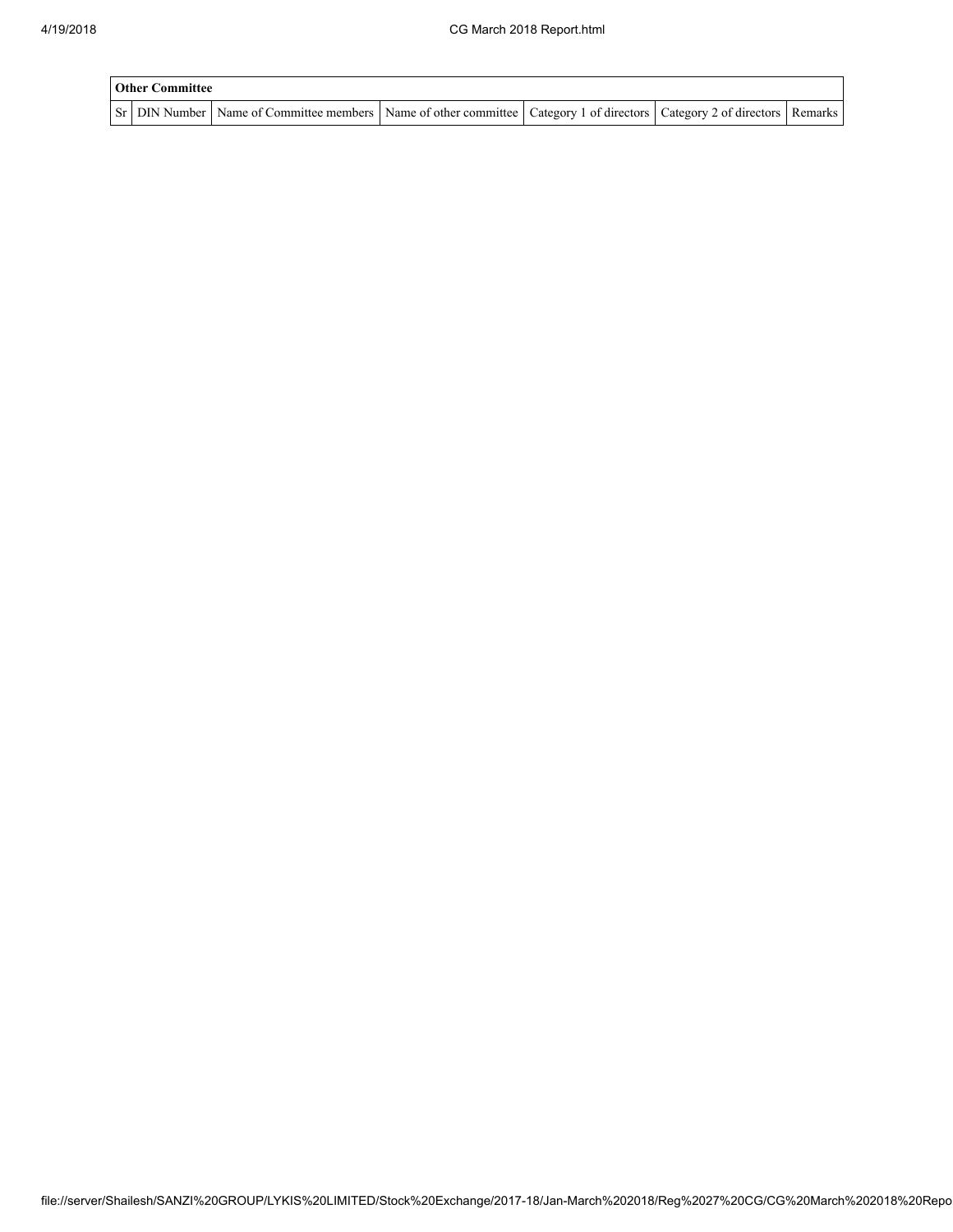$\mathbf{r}$ 

|           | Annexure 1                                             |                                                                  |                                                                |  |  |  |  |
|-----------|--------------------------------------------------------|------------------------------------------------------------------|----------------------------------------------------------------|--|--|--|--|
|           | <b>Annexure 1</b>                                      |                                                                  |                                                                |  |  |  |  |
|           | III. Meeting of Board of Directors                     |                                                                  |                                                                |  |  |  |  |
|           |                                                        | Disclosure of notes on meeting of board of directors explanatory |                                                                |  |  |  |  |
| <b>Sr</b> | Date(s) of meeting (if any) in the<br>previous quarter | Date(s) of meeting (if any) in the<br>current quarter            | Maximum gap between any two consecutive (in<br>number of days) |  |  |  |  |
|           | 14-11-2017                                             |                                                                  |                                                                |  |  |  |  |
| 2         |                                                        | 14-02-2018                                                       | 91                                                             |  |  |  |  |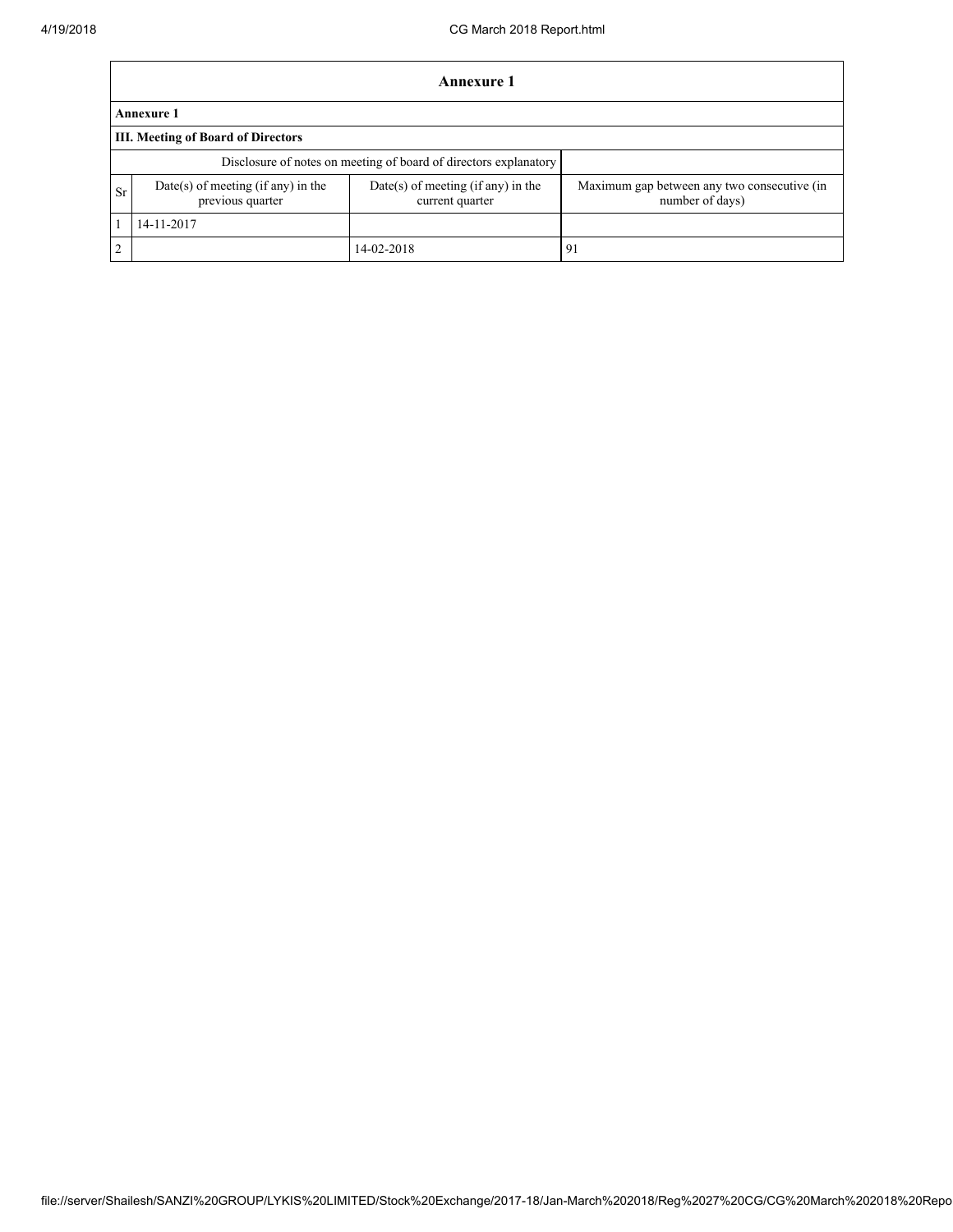|                                                          | <b>Annexure 1</b>                                |                                                                     |                                                     |                                 |                                                                     |                                                                               |                               |  |  |
|----------------------------------------------------------|--------------------------------------------------|---------------------------------------------------------------------|-----------------------------------------------------|---------------------------------|---------------------------------------------------------------------|-------------------------------------------------------------------------------|-------------------------------|--|--|
|                                                          | <b>IV. Meeting of Committees</b>                 |                                                                     |                                                     |                                 |                                                                     |                                                                               |                               |  |  |
| Disclosure of notes on meeting of committees explanatory |                                                  |                                                                     |                                                     |                                 |                                                                     |                                                                               |                               |  |  |
| <b>Sr</b>                                                | Name of<br>Committee                             | $Date(s)$ of meeting<br>of the committee in<br>the relevant quarter | Whether<br>requirement of<br>Ouorum met<br>(Yes/No) | Requirement<br>of Ouorum<br>met | $Date(s)$ of meeting<br>of the committee in<br>the previous quarter | Maximum gap between<br>any two consecutive<br>meetings (in number of<br>days) | Name of<br>other<br>committee |  |  |
|                                                          | Audit<br>Committee                               | 14-02-2018                                                          | Yes                                                 | 3                               | 14-11-2017                                                          | 91                                                                            |                               |  |  |
| $\overline{2}$                                           | <b>Stakeholders</b><br>Relationship<br>Committee | 14-02-2018                                                          | Yes                                                 | $\rightarrow$                   | 14-11-2017                                                          | 91                                                                            |                               |  |  |
| $\mathbf{3}$                                             | Nomination<br>and<br>remuneration<br>committee   | 14-02-2018                                                          | Yes                                                 | 3                               | 14-11-2017                                                          | 91                                                                            |                               |  |  |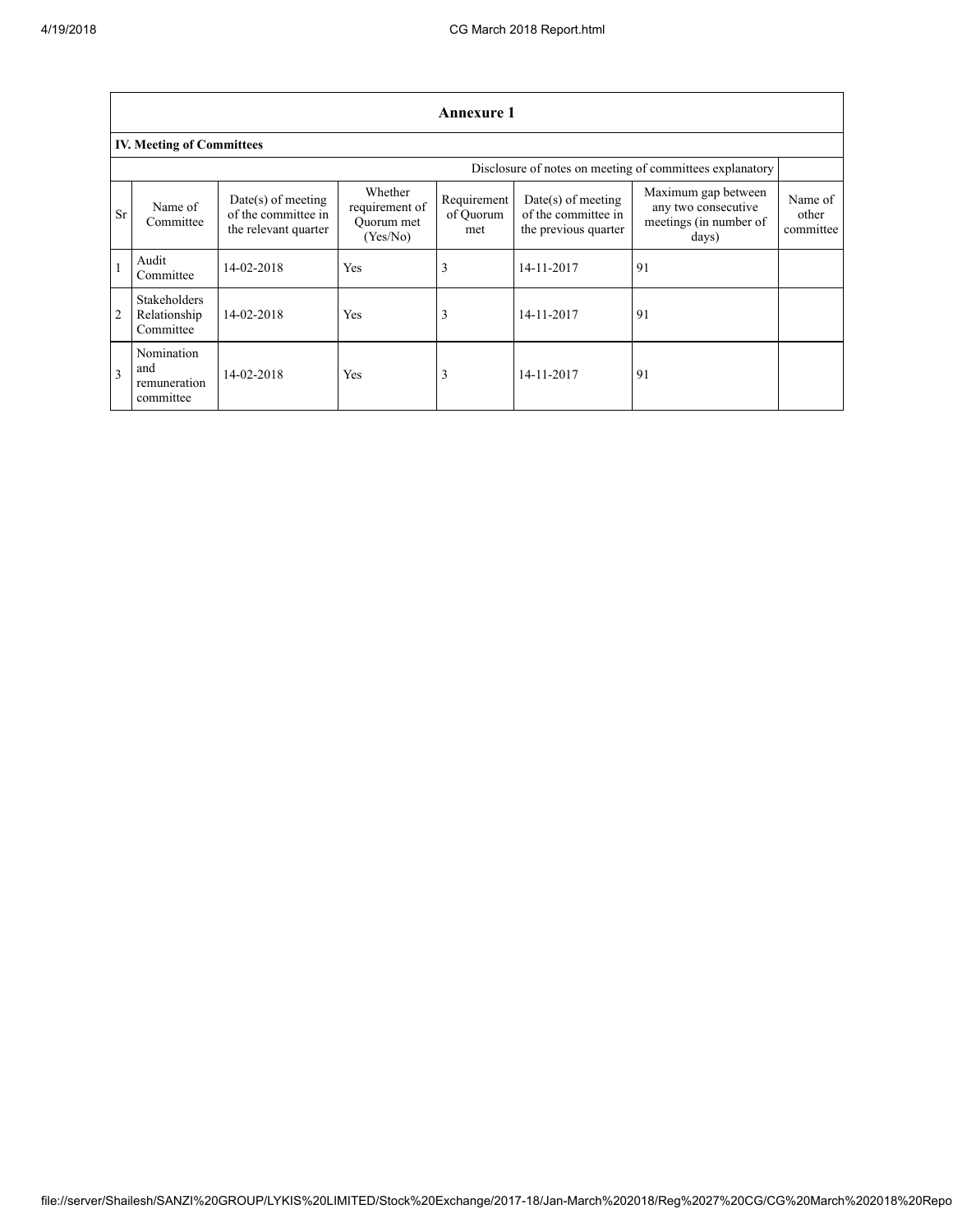|               | Annexure 1                                                                                                |                                  |                                                                    |  |  |  |
|---------------|-----------------------------------------------------------------------------------------------------------|----------------------------------|--------------------------------------------------------------------|--|--|--|
|               | V. Related Party Transactions                                                                             |                                  |                                                                    |  |  |  |
|               | Subject                                                                                                   | Compliance status<br>(Yes/No/NA) | If status is "No" details of non-<br>compliance may be given here. |  |  |  |
|               | Whether prior approval of audit committee obtained                                                        | Yes                              |                                                                    |  |  |  |
| 2             | Whether shareholder approval obtained for material RPT                                                    | NA                               |                                                                    |  |  |  |
| $\mathcal{R}$ | Whether details of RPT entered into pursuant to omnibus approval<br>have been reviewed by Audit Committee | Yes                              |                                                                    |  |  |  |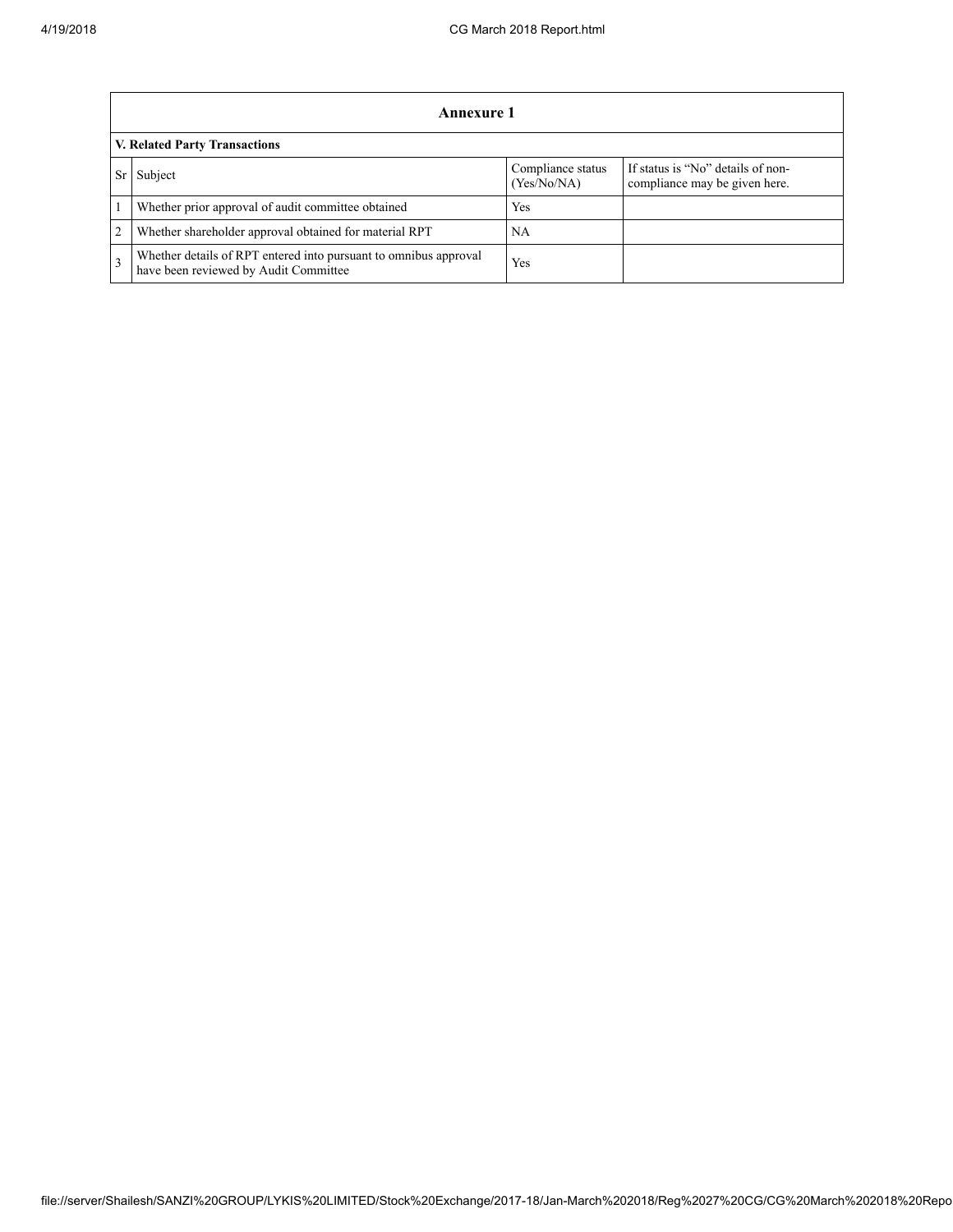|                         | <b>Annexure 1</b>                                                                                                                                                                                               |                               |  |  |
|-------------------------|-----------------------------------------------------------------------------------------------------------------------------------------------------------------------------------------------------------------|-------------------------------|--|--|
|                         | <b>VI. Affirmations</b>                                                                                                                                                                                         |                               |  |  |
| Sr                      | Subject                                                                                                                                                                                                         | Compliance<br>status (Yes/No) |  |  |
|                         | The composition of Board of Directors is in terms of SEBI (Listing obligations and disclosure requirements)<br>Regulations, 2015                                                                                | Yes                           |  |  |
| $\overline{2}$          | The composition of the following committees is in terms of SEBI(Listing obligations and disclosure requirements)<br>Regulations, 2015 a. Audit Committee                                                        | Yes                           |  |  |
| $\overline{\mathbf{3}}$ | The composition of the following committees is in terms of SEBI(Listing obligations and disclosure requirements)<br>Regulations, 2015. b. Nomination & remuneration committee                                   | Yes                           |  |  |
| $\overline{4}$          | The composition of the following committees is in terms of SEBI(Listing obligations and disclosure requirements)<br>Regulations, 2015. c. Stakeholders relationship committee                                   | Yes                           |  |  |
| 5                       | The composition of the following committees is in terms of SEBI(Listing obligations and disclosure requirements)<br>Regulations, 2015. d. Risk management committee (applicable to the top 100 listed entities) | NA                            |  |  |
| 6                       | The committee members have been made aware of their powers, role and responsibilities as specified in SEBI<br>(Listing obligations and disclosure requirements) Regulations, 2015.                              | Yes                           |  |  |
| $\overline{7}$          | The meetings of the board of directors and the above committees have been conducted in the manner as specified in<br>SEBI (Listing obligations and disclosure requirements) Regulations, 2015.                  | Yes                           |  |  |
| 8                       | This report and/or the report submitted in the previous quarter has been placed before Board of Directors.                                                                                                      | Yes                           |  |  |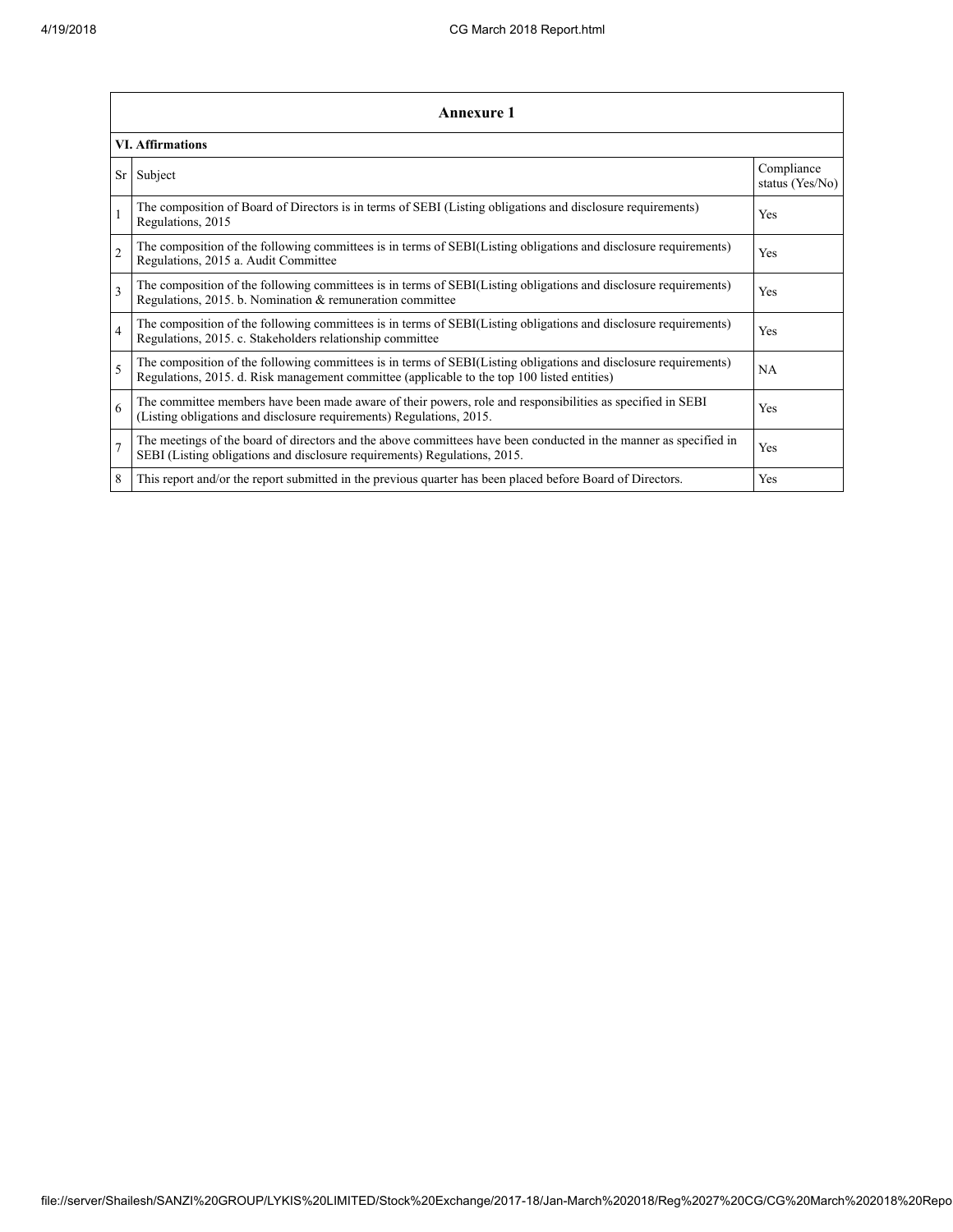| <b>Annexure 1</b> |                   |                   |  |
|-------------------|-------------------|-------------------|--|
| <b>Sr</b>         | Subject           | Compliance status |  |
|                   | Name of signatory | Neha Mankame      |  |
| $\overline{2}$    | Designation       | Company Secretary |  |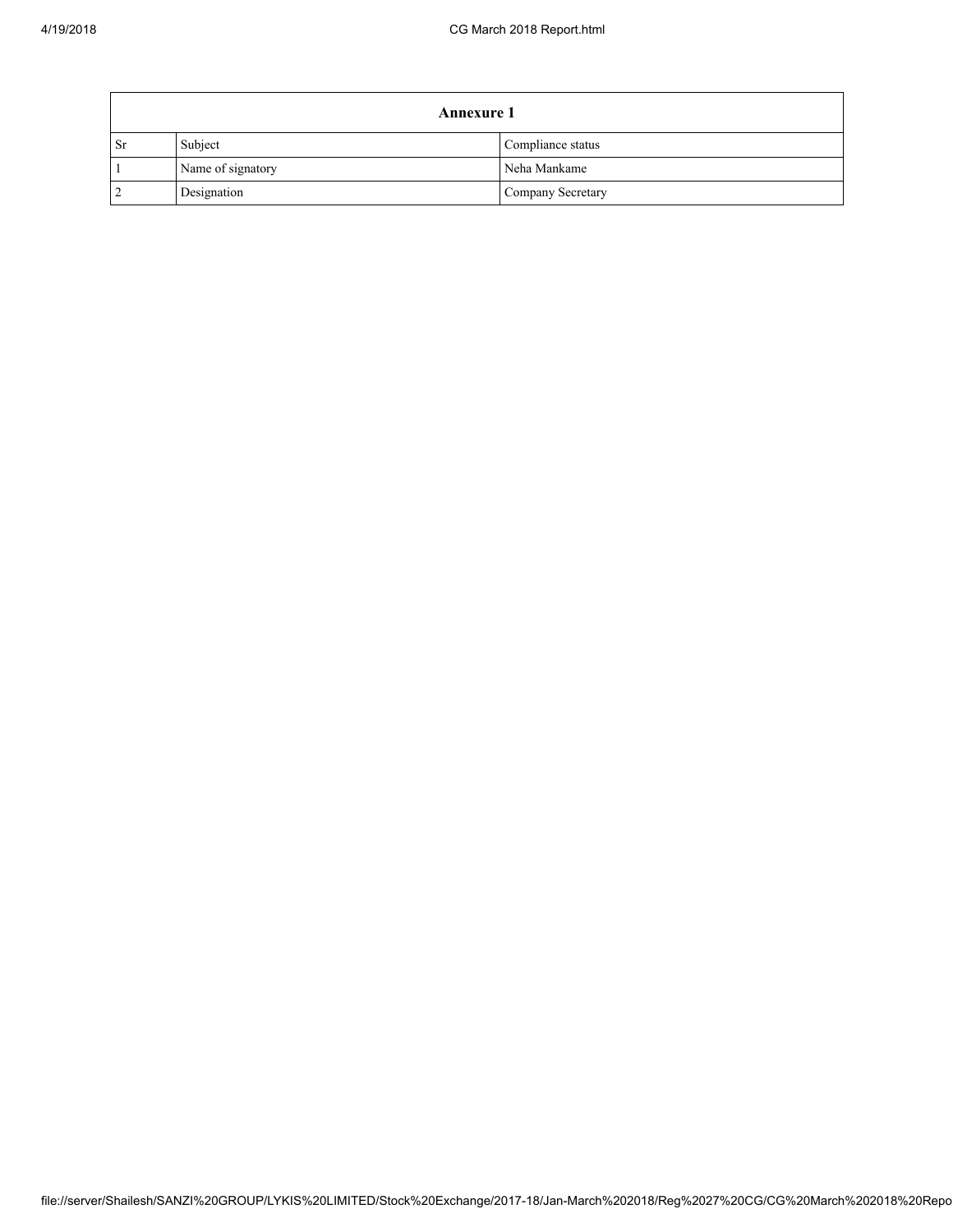|                | <b>Annexure II</b>                                                         |                                  |                                                                                                                 |                    |  |  |
|----------------|----------------------------------------------------------------------------|----------------------------------|-----------------------------------------------------------------------------------------------------------------|--------------------|--|--|
|                |                                                                            |                                  | Annexure II to be submitted by listed entity at the end of the financial year (for the whole of financial year) |                    |  |  |
|                | I. Disclosure on website in terms of Listing Regulations                   |                                  |                                                                                                                 |                    |  |  |
| Sr             | Item                                                                       | Compliance status<br>(Yes/No/NA) | If status is "No" details of non-<br>compliance may be given here.                                              | Web address        |  |  |
|                | Details of business                                                        | Yes                              |                                                                                                                 | www.lykisgroup.com |  |  |
| $\overline{2}$ | Terms and conditions of appointment of<br>independent directors            | Yes                              |                                                                                                                 | www.lykisgroup.com |  |  |
| $\mathbf{3}$   | Composition of various committees of board<br>of directors                 | Yes                              |                                                                                                                 | www.lykisgroup.com |  |  |
| $\overline{4}$ | Code of conduct of board of directors and<br>senior management personnel   | Yes                              |                                                                                                                 | www.lykisgroup.com |  |  |
| 5              | Details of establishment of vigil mechanism/<br>Whistle Blower policy      | Yes                              |                                                                                                                 | www.lykisgroup.com |  |  |
| 6              | Criteria of making payments to non-executive<br>directors                  | Yes                              |                                                                                                                 | www.lykisgroup.com |  |  |
| $\overline{7}$ | Policy on dealing with related party<br>transactions                       | Yes                              |                                                                                                                 | www.lykisgroup.com |  |  |
| 8              | Policy for determining 'material' subsidiaries                             | NA                               |                                                                                                                 |                    |  |  |
| $\mathbf Q$    | Details of familiarization programmes<br>imparted to independent directors | Yes                              |                                                                                                                 | www.lykisgroup.com |  |  |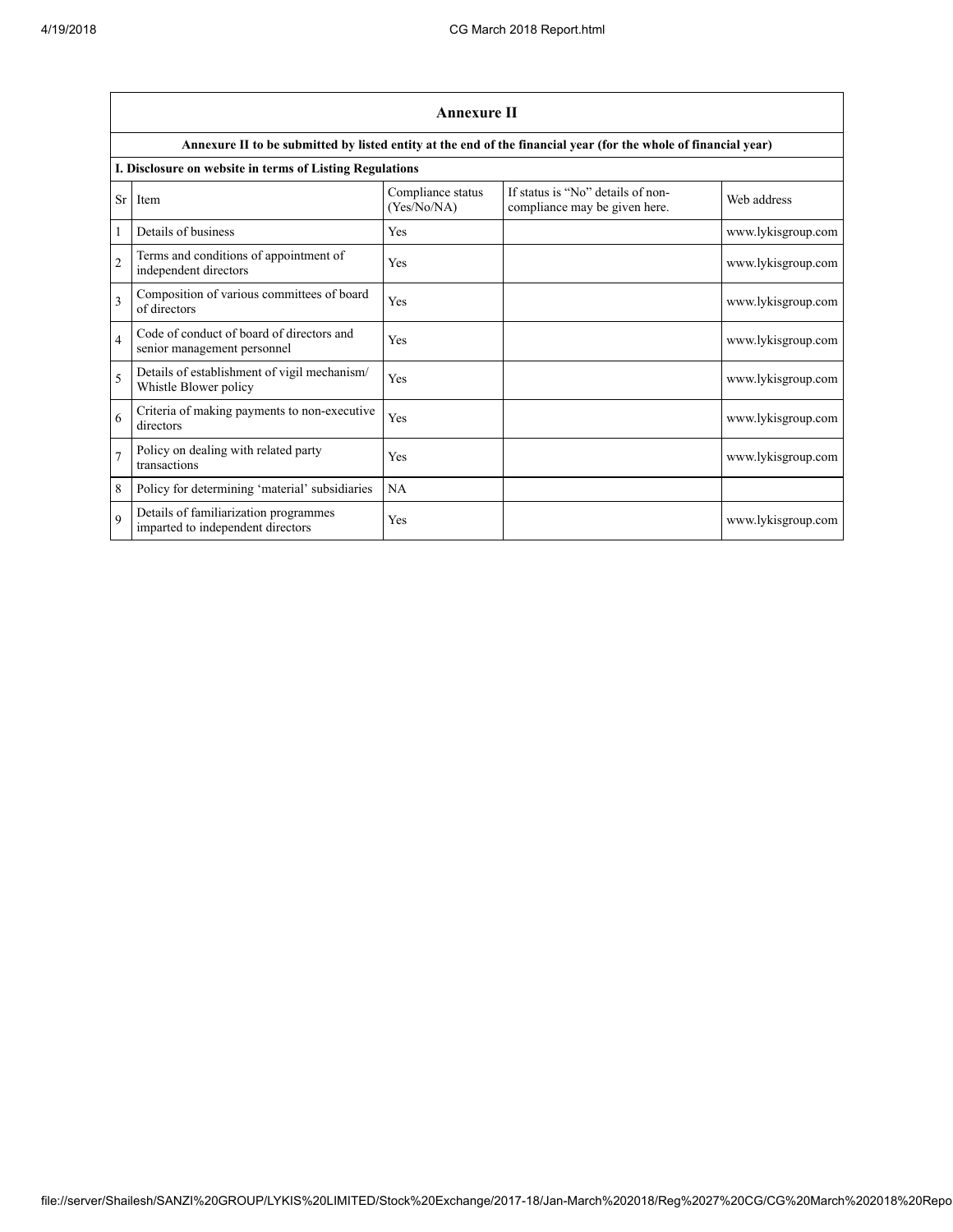|           | Annexure II                                                                                                                                   |                                     |                                                                      |                    |  |
|-----------|-----------------------------------------------------------------------------------------------------------------------------------------------|-------------------------------------|----------------------------------------------------------------------|--------------------|--|
|           | Annexure II to be submitted by listed entity at the end of the financial year (for the whole of financial year)                               |                                     |                                                                      |                    |  |
|           | I. Disclosure on website in terms of Listing Regulations                                                                                      |                                     |                                                                      |                    |  |
| <b>Sr</b> | Item                                                                                                                                          | Compliance<br>status<br>(Yes/No/NA) | If status is "No" details of<br>non-compliance may be<br>given here. | Web address        |  |
| 10        | Contact information of the designated officials of the listed<br>entity who are responsible for assisting and handling investor<br>grievances | Yes                                 |                                                                      | www.lykisgroup.com |  |
| 11        | email address for grievance redressal and other relevant<br>details                                                                           | Yes                                 |                                                                      | www.lykisgroup.com |  |
| 12        | Financial results                                                                                                                             | Yes                                 |                                                                      | www.lykisgroup.com |  |
| 13        | Shareholding pattern                                                                                                                          | Yes                                 |                                                                      | www.lykisgroup.com |  |
| 14        | Details of agreements entered into with the media companies<br>and/or their associates                                                        | NA                                  |                                                                      |                    |  |
|           | 15 New name and the old name of the listed entity                                                                                             | Yes                                 |                                                                      | www.lykisgroup.com |  |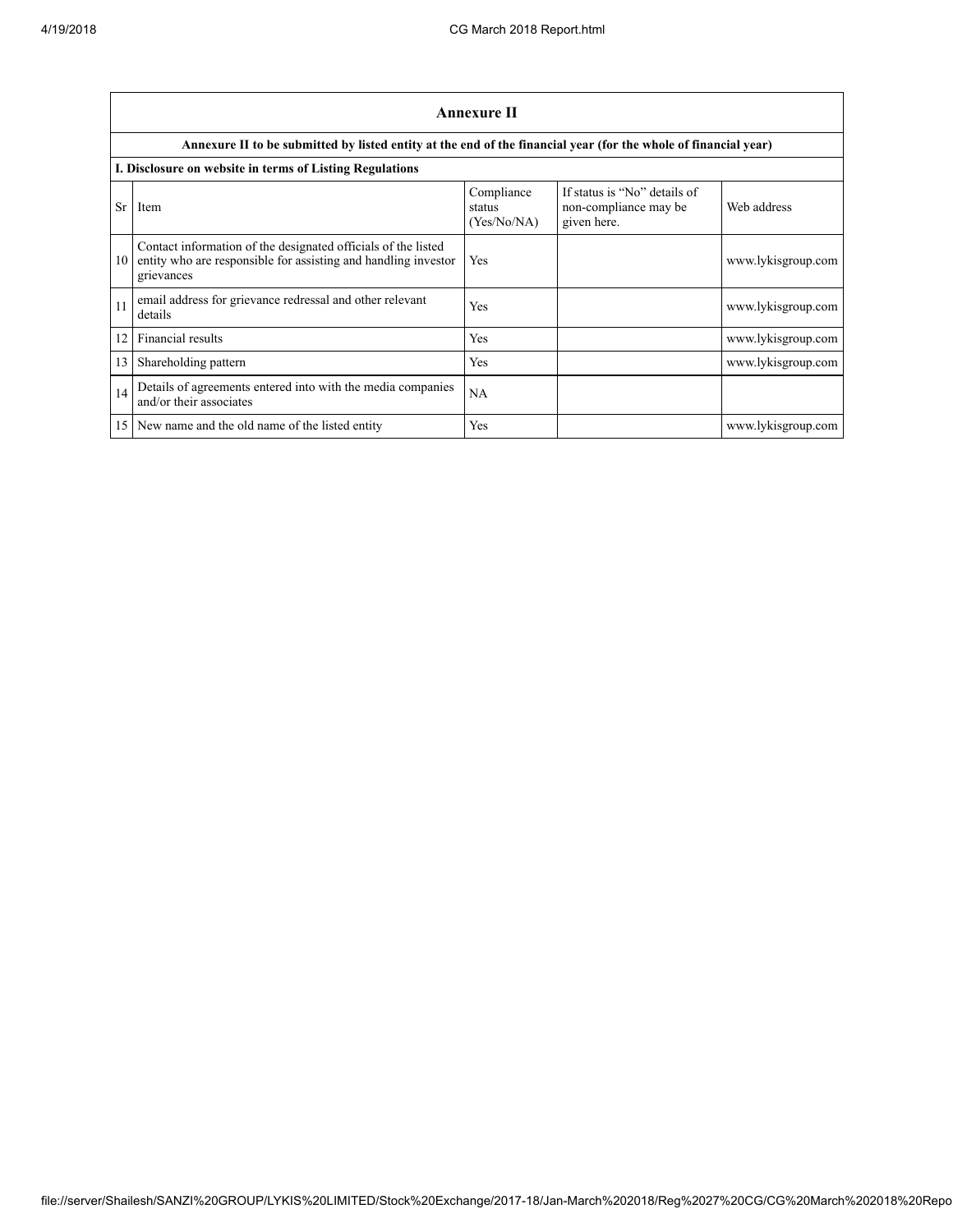|                 | <b>Annexure II</b>                                                                                                   |                        |                                     |                                                                    |  |
|-----------------|----------------------------------------------------------------------------------------------------------------------|------------------------|-------------------------------------|--------------------------------------------------------------------|--|
|                 | <b>II. Annual Affirmations</b>                                                                                       |                        |                                     |                                                                    |  |
| <b>Sr</b>       | Particulars                                                                                                          | Regulation<br>Number   | Compliance<br>status<br>(Yes/No/NA) | If status is "No" details of non-<br>compliance may be given here. |  |
| $\mathbf{1}$    | Independent director(s) have been appointed in terms of<br>specified criteria of 'independence' and/or 'eligibility' | $16(1)(b) \&$<br>25(6) | Yes                                 |                                                                    |  |
| $\overline{2}$  | Board composition                                                                                                    | 17(1)                  | Yes                                 |                                                                    |  |
| 3               | Meeting of Board of directors                                                                                        | 17(2)                  | Yes                                 |                                                                    |  |
| $\overline{4}$  | Review of Compliance Reports                                                                                         | 17(3)                  | Yes                                 |                                                                    |  |
| 5               | Plans for orderly succession for appointments                                                                        | 17(4)                  | Yes                                 |                                                                    |  |
| 6               | Code of Conduct                                                                                                      | 17(5)                  | Yes                                 |                                                                    |  |
| $7\phantom{.0}$ | Fees/compensation                                                                                                    | 17(6)                  | Yes                                 |                                                                    |  |
| 8               | Minimum Information                                                                                                  | 17(7)                  | Yes                                 |                                                                    |  |
| 9               | Compliance Certificate                                                                                               | 17(8)                  | Yes                                 |                                                                    |  |
| 10 <sup>1</sup> | Risk Assessment & Management                                                                                         | 17(9)                  | Yes                                 |                                                                    |  |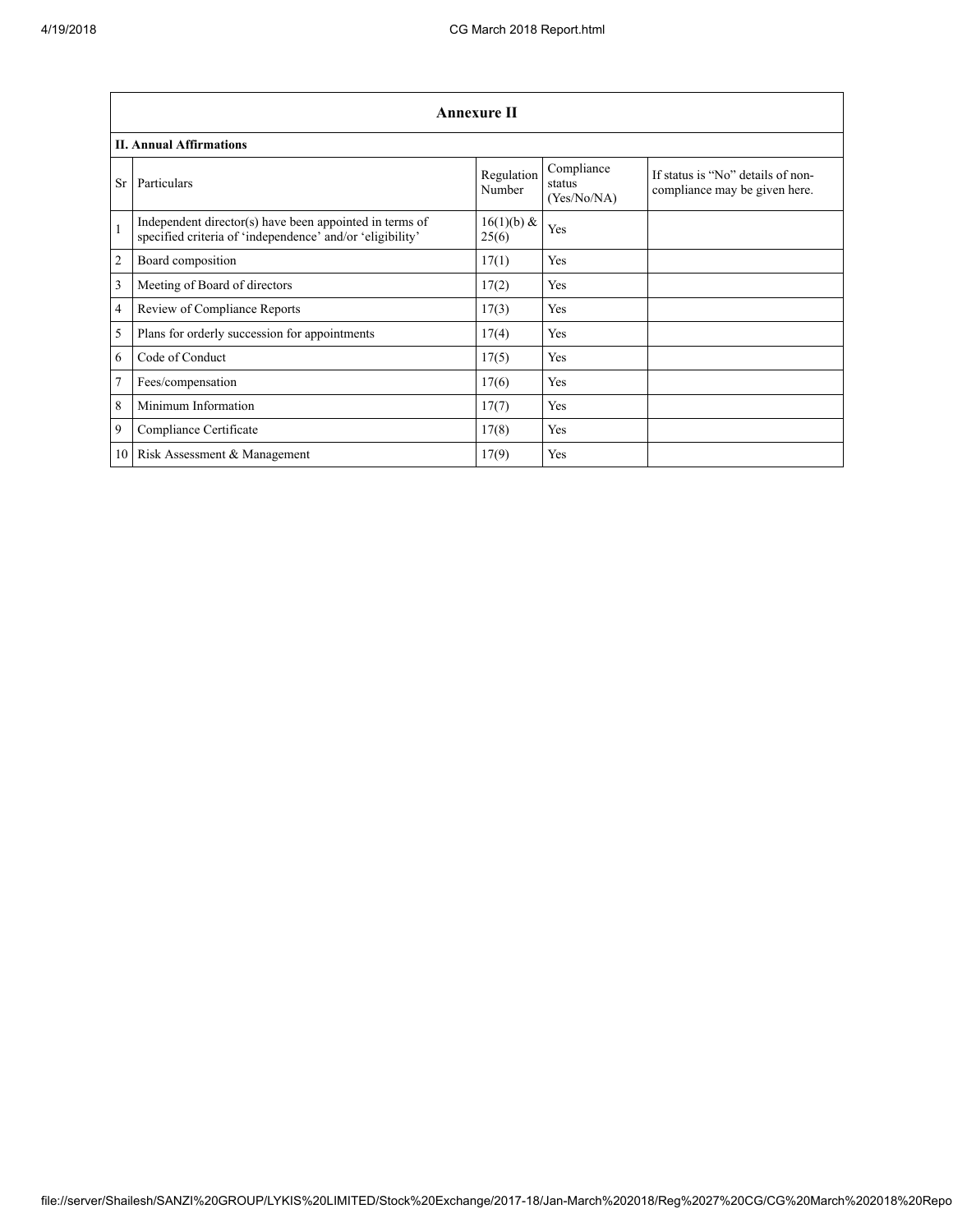|                 | <b>Annexure II</b>                                                                 |                               |                                  |                                                                    |  |
|-----------------|------------------------------------------------------------------------------------|-------------------------------|----------------------------------|--------------------------------------------------------------------|--|
|                 | <b>II. Annual Affirmations</b>                                                     |                               |                                  |                                                                    |  |
| <b>Sr</b>       | Particulars                                                                        | Regulation<br>Number          | Compliance status<br>(Yes/No/NA) | If status is "No" details of non-<br>compliance may be given here. |  |
| 11              | Performance Evaluation of Independent Directors                                    | 17(10)                        | Yes                              |                                                                    |  |
| 12              | Composition of Audit Committee                                                     | 18(1)                         | Yes                              |                                                                    |  |
| 13              | Meeting of Audit Committee                                                         | 18(2)                         | Yes                              |                                                                    |  |
| 14              | Composition of nomination & remuneration<br>committee                              | 19(1) & (2)                   | Yes                              |                                                                    |  |
| 15              | Composition of Stakeholder Relationship<br>Committee                               | 20(1) & (2)                   | Yes                              |                                                                    |  |
| 16              | Composition and role of risk management<br>committee                               | 21(1), (2), (3),<br>(4)       | NA                               |                                                                    |  |
| 17              | Vigil Mechanism                                                                    | 22                            | Yes                              |                                                                    |  |
| 18 <sup>1</sup> | Policy for related party Transaction                                               | 23(1), (5), (6),<br>(7) & (8) | Yes                              |                                                                    |  |
| 19              | Prior or Omnibus approval of Audit Committee for<br>all related party transactions | 23(2), (3)                    | Yes                              |                                                                    |  |
|                 | 20 Approval for material related party transactions                                | 23(4)                         | Yes                              |                                                                    |  |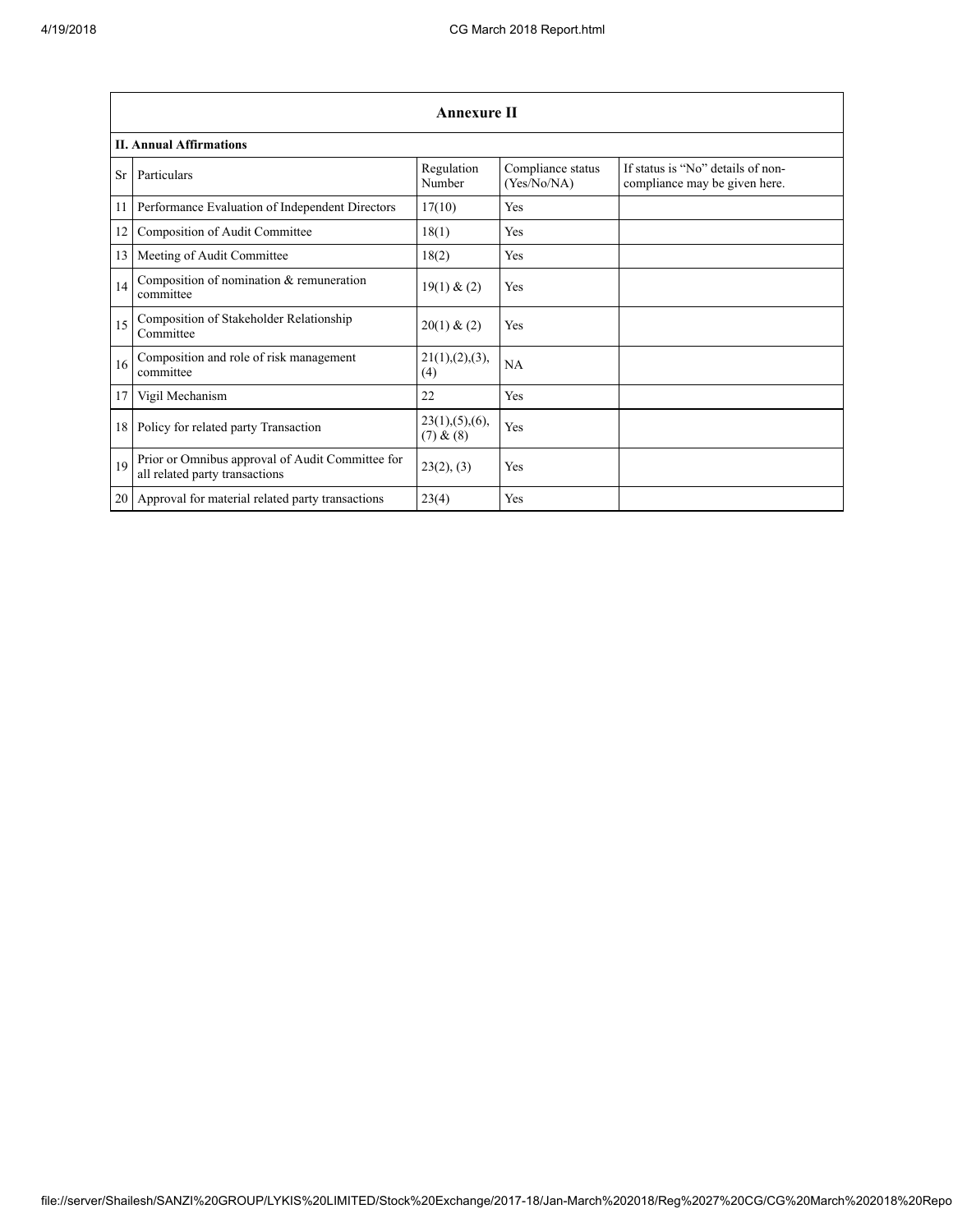|                 | <b>Annexure II</b>                                                                                                   |                                      |                                     |                                                                    |
|-----------------|----------------------------------------------------------------------------------------------------------------------|--------------------------------------|-------------------------------------|--------------------------------------------------------------------|
|                 | <b>II. Annual Affirmations</b>                                                                                       |                                      |                                     |                                                                    |
| Sr              | Particulars                                                                                                          | Regulation<br>Number                 | Compliance<br>status<br>(Yes/No/NA) | If status is "No" details of non-<br>compliance may be given here. |
| 21              | Composition of Board of Directors of unlisted material Subsidiary                                                    | 24(1)                                | NA                                  |                                                                    |
| 22              | Other Corporate Governance requirements with respect to<br>subsidiary of listed entity                               | 24(2),(3),<br>$(4)$ , $(5)$ &<br>(6) | Yes                                 |                                                                    |
| 23 <sup>1</sup> | Maximum Directorship & Tenure                                                                                        | $25(1)$ &<br>(2)                     | Yes                                 |                                                                    |
| 24              | Meeting of independent directors                                                                                     | $25(3) \&$<br>(4)                    | Yes                                 |                                                                    |
| 25              | Familiarization of independent directors                                                                             | 25(7)                                | Yes                                 |                                                                    |
| 26              | Memberships in Committees                                                                                            | 26(1)                                | Yes                                 |                                                                    |
| 27              | Affirmation with compliance to code of conduct from members of<br>Board of Directors and Senior management personnel | 26(3)                                | Yes                                 |                                                                    |
| 28              | Disclosure of Shareholding by Non-Executive Directors                                                                | 26(4)                                | Yes                                 |                                                                    |
| 29              | Policy with respect to Obligations of directors and senior<br>management                                             | $26(2)$ &<br>26(5)                   | Yes                                 |                                                                    |
|                 | Any other information to be provided - Add Notes                                                                     |                                      |                                     |                                                                    |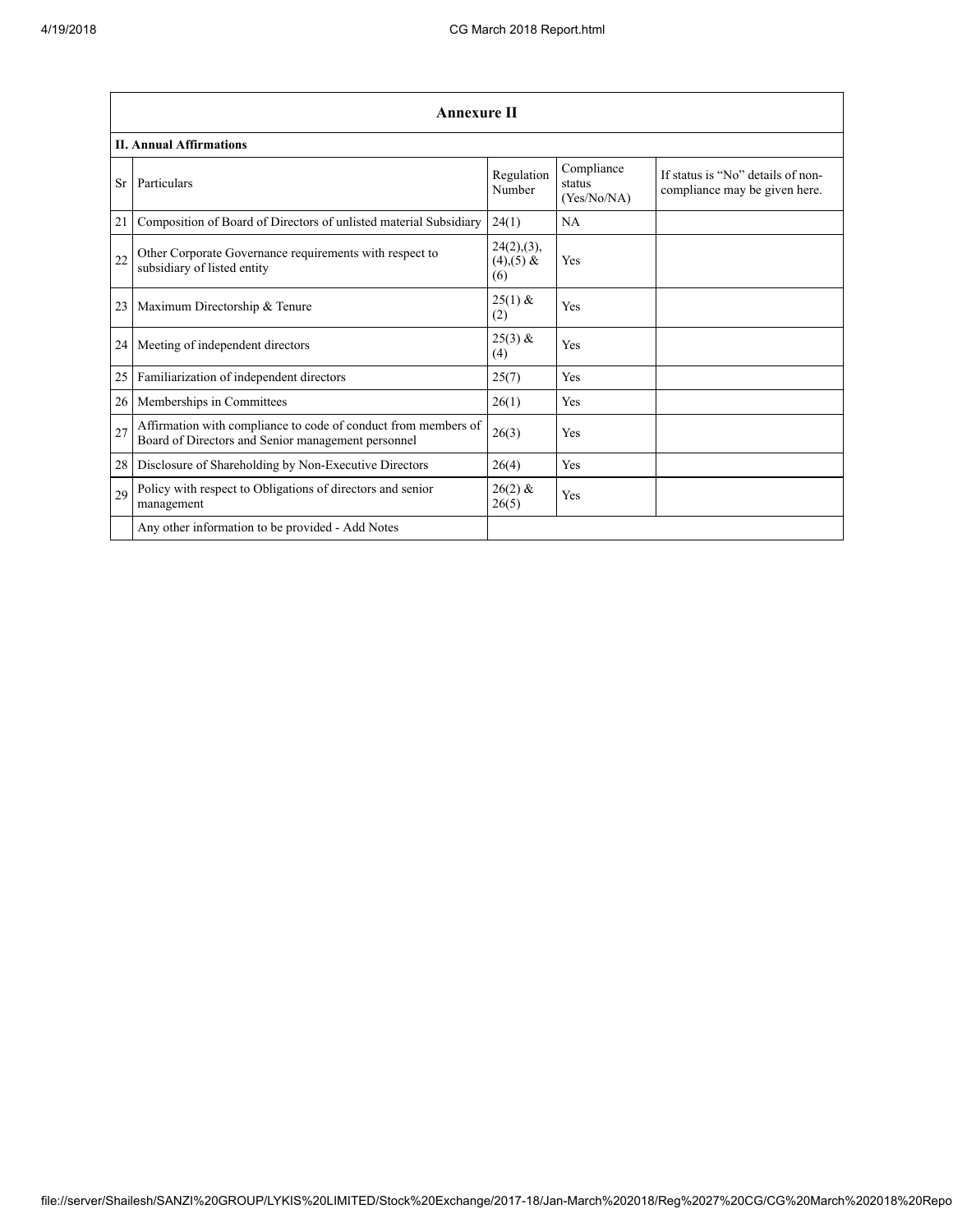| <b>Annexure II</b> |  |
|--------------------|--|
| Name of signatory  |  |
| Designation        |  |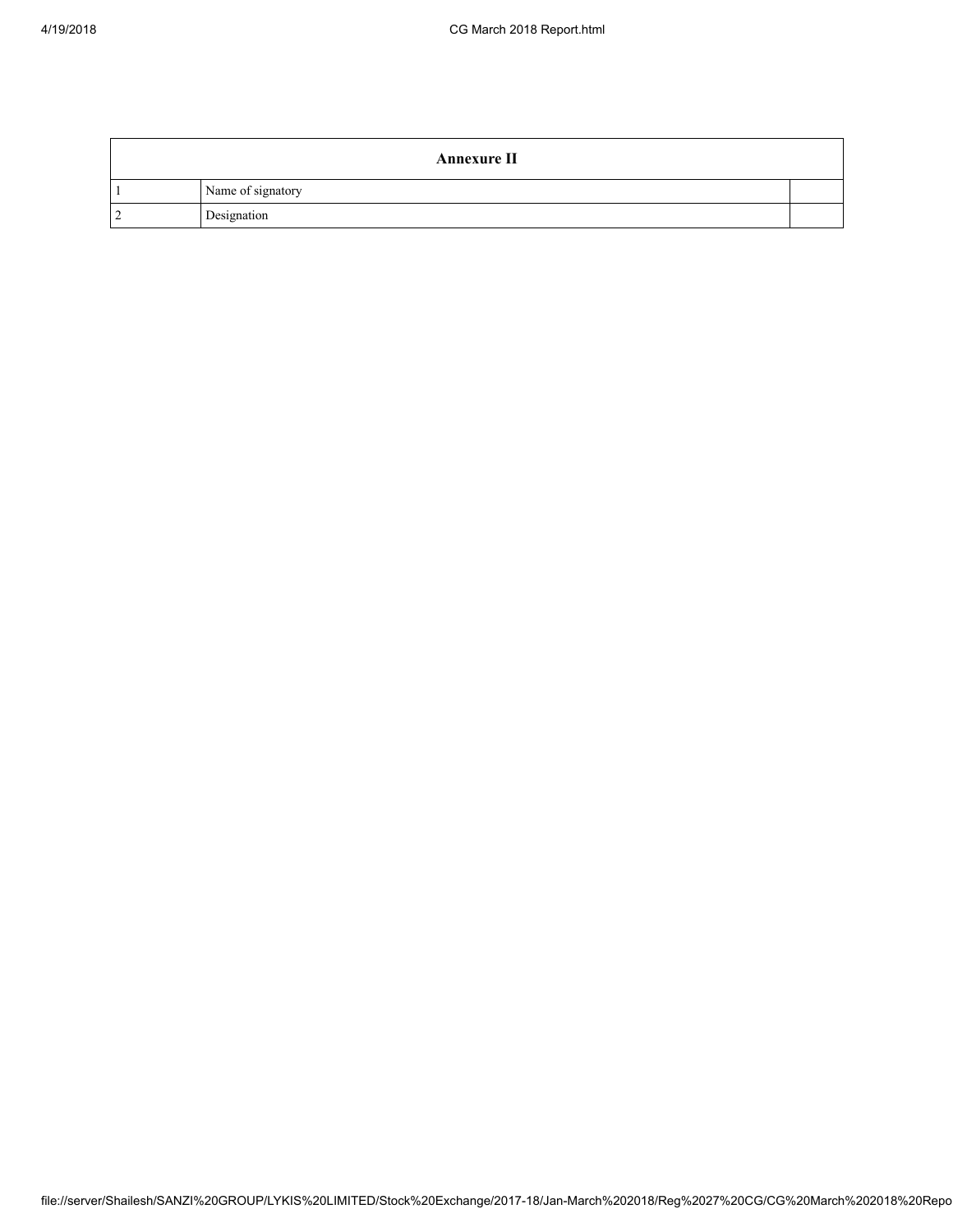| Annexure II                                                                                                                                                           |                                         |  |  |
|-----------------------------------------------------------------------------------------------------------------------------------------------------------------------|-----------------------------------------|--|--|
| <b>III.</b> Affirmations                                                                                                                                              |                                         |  |  |
| <b>Particulars</b>                                                                                                                                                    | <b>Compliance status</b><br>(Yes/No/NA) |  |  |
| The Listed Entity has approved Material Subsidiary Policy and the Corporate Governance requirements with<br>respect to subsidiary of Listed Entity have been complied | Yes                                     |  |  |
| Any other information to be provided                                                                                                                                  |                                         |  |  |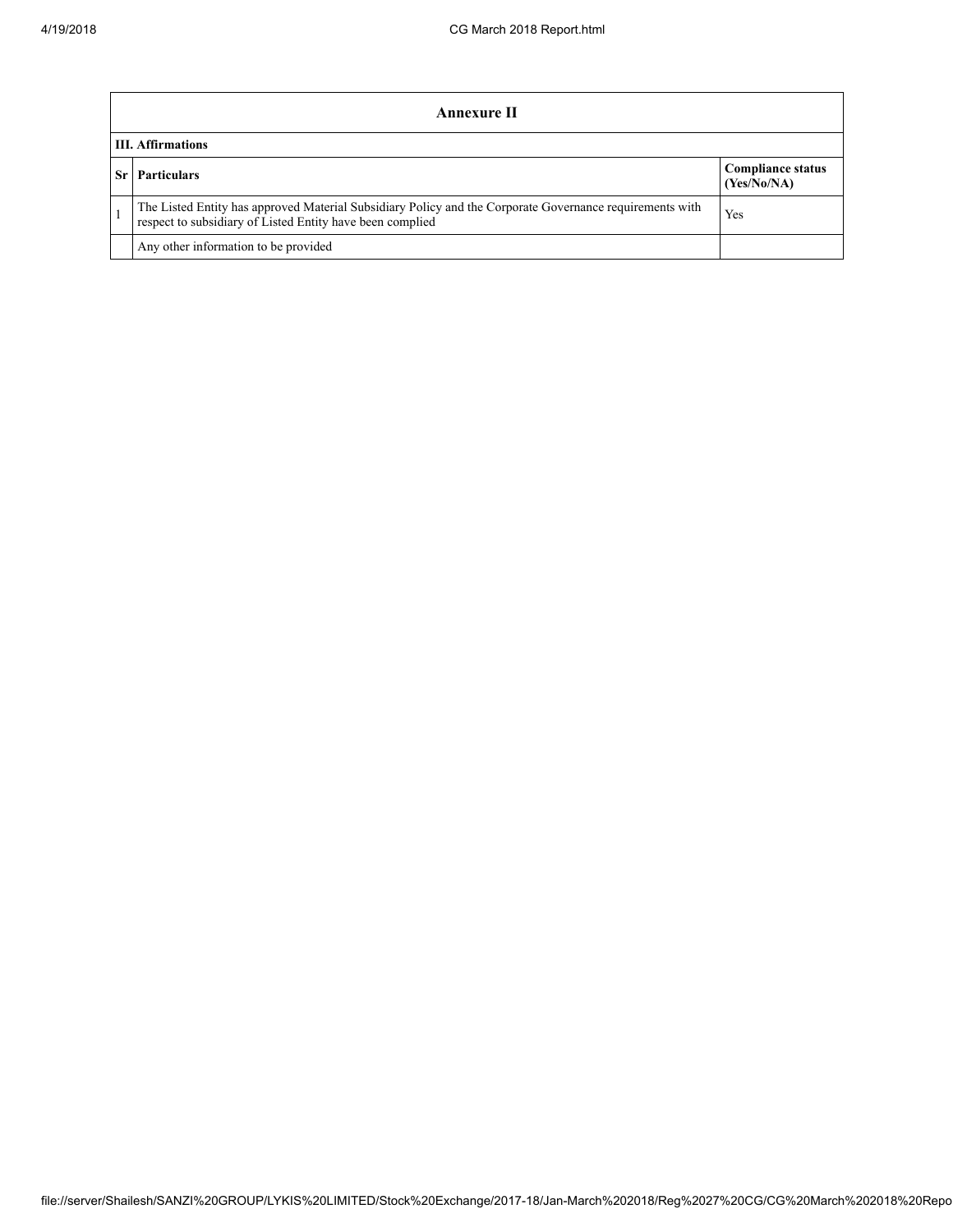|           | <b>Annexure II</b> |                   |  |  |
|-----------|--------------------|-------------------|--|--|
|           | Name of signatory  | Neha Mankame      |  |  |
| $\cdot$ 2 | Designation        | Company Secretary |  |  |